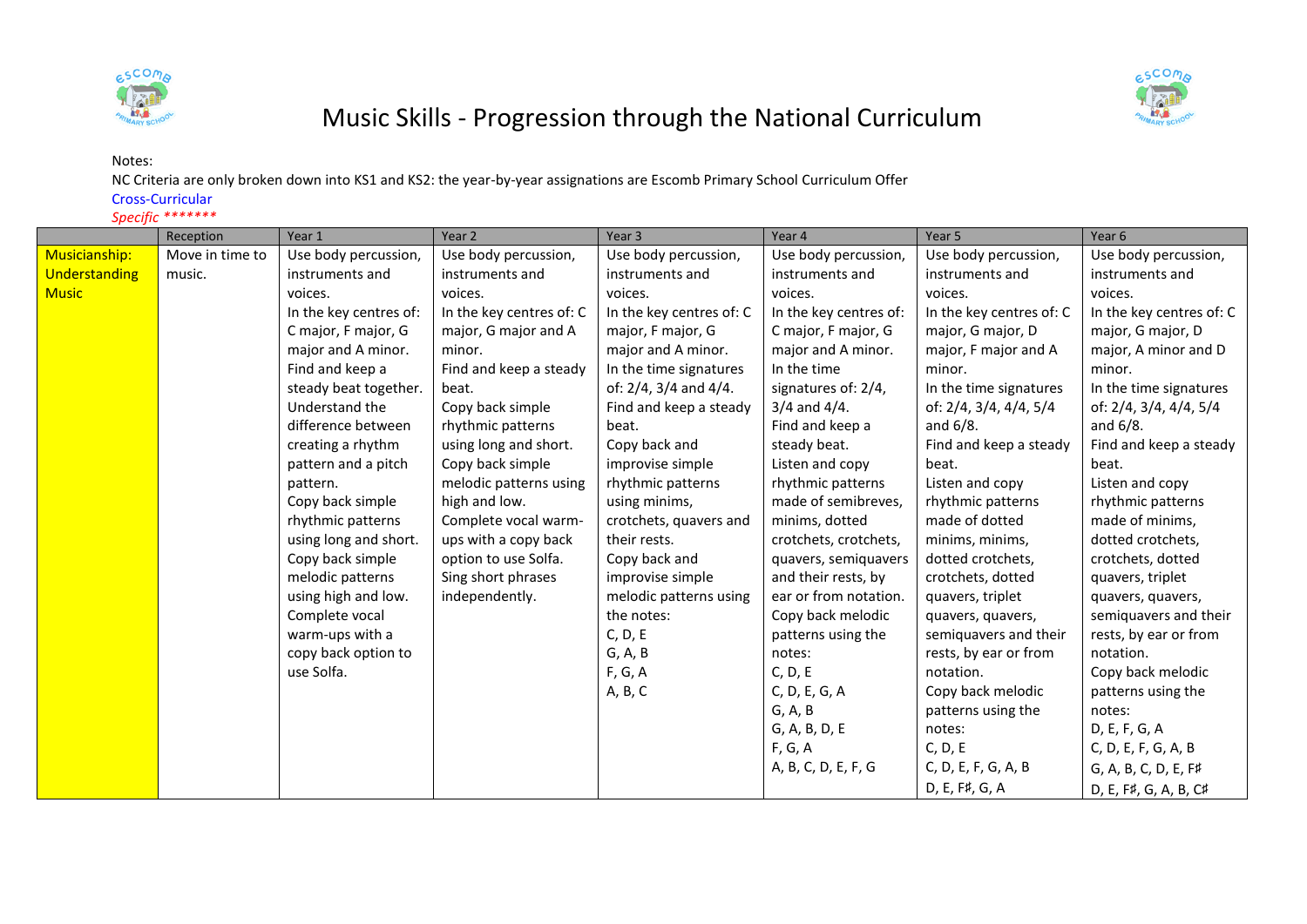|            |                         |                         |                         |                            |                        | A, B, C, D, E, F#, G     | A, B, C, D, E, F, G        |
|------------|-------------------------|-------------------------|-------------------------|----------------------------|------------------------|--------------------------|----------------------------|
|            |                         |                         |                         |                            |                        | F, G, A, Bb, C, D, E     |                            |
|            |                         |                         |                         |                            |                        | G, A, B, C, D, E, F#     |                            |
| Listening: | Listen carefully        | Move and dance with     | Mark the beat of a      | Share your thoughts        | Talk about the words   | Talk about feelings      | Talk about feelings        |
| Respond/   | to rhymes and           | the music. Find the     | listening piece (eg     | and feelings about the     | of a song.             | created by the music.    | created by the music.      |
| Analyse    | songs, paying           | steady beat.            | Boléro by Ravel) by     | music together.            | Think about why the    | Justify a personal       | Justify a personal         |
|            | attention to            | Talk about feelings     | tapping or clapping     | Find the beat or groove    | song or piece of       | opinion with reference   | opinion with reference     |
|            | how they                | created by the music.   | and recognising         | of the music.              | music was written.     | to Musical Elements.     | to Musical Elements.       |
|            | sound.                  | Recognise some band     | tempo, as well as       | Walk, move or clap a       | Find and               | Find and demonstrate     | Identify 2/4, 4/4, 3/4,    |
|            | Listen                  | and orchestral          | changes in tempo.       | steady beat with           | demonstrate the        | the steady beat.         | $6/8$ and $5/4$ . Identify |
|            | attentively,            | instruments.            | Walk in time to the     | others, changing the       | steady beat.           | Identify 2/4, 3/4, 6/8   | the musical style of a     |
|            | move and talk           | Describe tempo as       | beat of a piece of      | speed of the beat as       | Identify 2/4, 3/4, and | and 5/4 metre.           | song using some            |
|            | about music.            | fast or slow. Describe  | music.                  | the tempo of the music     | 4/4 metre. Identify    | Identify the musical     | musical vocabulary to      |
|            | <b>Express feelings</b> | dynamics as loud and    | Identify the beat       | changes.                   | the tempo as fast,     | style of a song or piece | discuss its Musical        |
|            | about the music         | quiet.                  | groupings in the music  | Invent different actions   | slow or steady.        | of music.                | Elements.                  |
|            | heard.                  | Join in sections of the | you sing and listen, eg | to move in time with       | Recognise the style    | Identify instruments by  | Identify the following     |
|            |                         | song, eg chorus.        | 2-time, 3-time etc.     | the music.                 | of music you are       | ear and through a        | instruments by ear and     |
|            |                         | Begin to understand     | Move and dance with     | Talk about what the        | listening to.          | range of media.          | through a range of         |
|            |                         | where the music fits    | the music confidently.  | song or piece of music     | Discuss the            | Discuss the structure    | media: bass guitar,        |
|            |                         | in the world.           | Talk about how the      | means.                     | structures of songs.   | of the music with        | electric guitar,           |
|            |                         | Begin to understand     | music makes you feel.   | Identify some              | Identify:              | reference to verse,      | percussion, sections of    |
|            |                         | about different styles  | Find different steady   | instruments you can        | • Call and response    | chorus, bridge, repeat   | the orchestra such as      |
|            |                         | of music.               | beats.                  | hear playing.              | • A solo vocal or      | signs, chorus and final  | brass, woodwind and        |
|            |                         |                         | Describe tempo as fast  | Identify if it's a male or | instrumental line and  | chorus, improvisation,   | strings, electric organ,   |
|            |                         |                         | or slow.                | female voice singing       | the rest of the        | call and response, and   | congas, pianos and         |
|            |                         |                         | Describe dynamics as    | the song.                  | ensemble               | AB form.                 | synthesizers, and vocal    |
|            |                         |                         | loud or quiet.          | Talk about the style of    | • A change in texture  | Explain a bridge         | techniques such as scat    |
|            |                         |                         | Join in sections of the | the music.                 | • Articulation on      | passage and its          | singing.                   |
|            |                         |                         | song, eg call and       |                            | certain words          | position in a song.      | Discuss the structure      |
|            |                         |                         | response.               |                            | • Programme music      | Recall by ear            | of the music with          |
|            |                         |                         | Start to talk about the |                            | Explain what a main    | memorable phrases        | reference to verse,        |
|            |                         |                         | style of a piece of     |                            | theme is and identify  | heard in the music.      | chorus, bridge and an      |
|            |                         |                         | music.                  |                            | when it is repeated.   | Identify major and       | instrumental break.        |
|            |                         |                         | Recognise some band     |                            | Know and               | minor tonality.          | Explain a bridge           |
|            |                         |                         | and orchestral          |                            | understand what a      | Recognise the sound      | passage and its            |
|            |                         |                         | instruments.            |                            | musical introduction   | and notes of the         | position in a song.        |
|            |                         |                         | Start to talk about     |                            | is and its purpose.    | pentatonic and Blues     | Recall by ear              |
|            |                         |                         | where music might fit   |                            | Recall by ear          | scales, by ear and from  | memorable phrases          |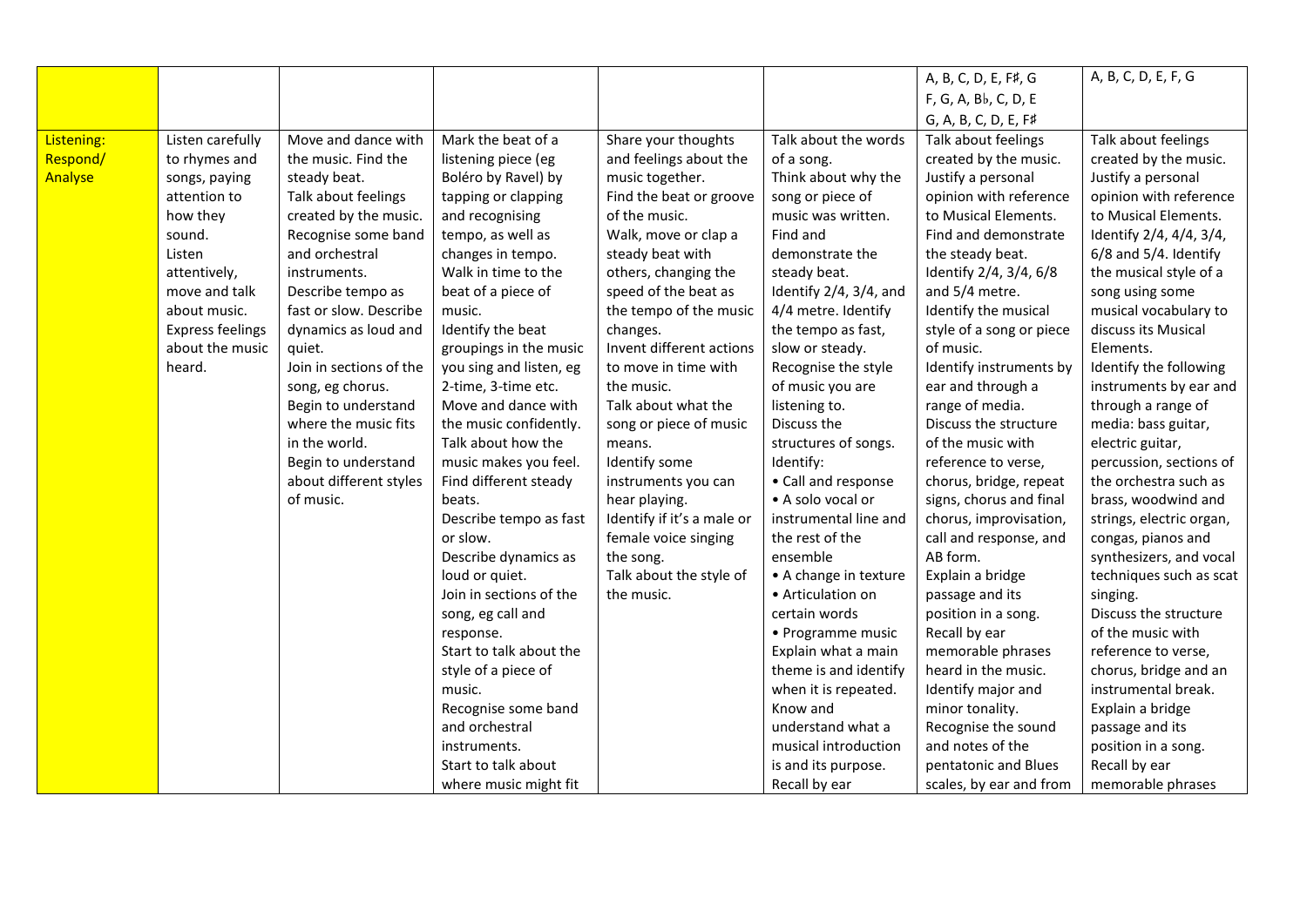|                |                                                                                              |                                                                                                               | into the world.                                                                                                        |                                                                                                                                   | memorable phrases<br>heard in the music.<br>Identify major and<br>minor tonality.<br>Recognise the sound<br>and notes of the<br>pentatonic scale by<br>ear and from<br>notation.<br>Describe legato and<br>staccato.<br>Recognise the<br>following styles and<br>any important<br>musical features that<br>distinguish the style:<br>20th and 21st<br>Century Orchestral,<br>Reggae, Soul, R&B,<br>Pop, Folk, Jazz, Disco,<br>Musicals, Classical,<br>Rock, Gospel,<br>Romantic, Choral,<br><b>Funk and Electronic</b><br>Dance Music. | notation.<br>Explain the role of a<br>main theme in musical<br>structure.<br>Know and understand<br>what a musical<br>introduction is and its<br>purpose.<br>Explain rapping.<br>Recognise the<br>following styles and<br>any key musical<br>features that<br>distinguish the style:<br>20th and 21st Century<br>Orchestral, Gospel,<br>Pop, Minimalism, Rock<br>n' Roll, South African,<br>Contemporary Jazz,<br>Reggae, Film Music,<br>Hip Hop, Funk,<br>Romantic and<br>Musicals. | heard in the music.<br>Identify major and<br>minor tonality, chord<br>triads I, IV and V, and<br>intervals within a<br>major scale.<br>Explain the role of a<br>main theme in musical<br>structure.<br>Know and understand<br>what a musical<br>introduction and outro<br>is, and its purpose.<br>Identify the sound of a<br>Gospel choir and<br>soloist, Rock band,<br>symphony orchestra<br>and A Cappella groups.<br>Recognise the<br>following styles and<br>any key musical<br>features that<br>distinguish the style:<br>20th and 21st Century<br>Orchestral, Soul, Pop,<br>Hip Hop, Jazz: Swing,<br>Rock, Disco, Romantic,<br>Zimbabwean Pop, R&B,<br>Folk, Gospel, Salsa,<br>Reggae, Musicals and<br>Film Music. |
|----------------|----------------------------------------------------------------------------------------------|---------------------------------------------------------------------------------------------------------------|------------------------------------------------------------------------------------------------------------------------|-----------------------------------------------------------------------------------------------------------------------------------|----------------------------------------------------------------------------------------------------------------------------------------------------------------------------------------------------------------------------------------------------------------------------------------------------------------------------------------------------------------------------------------------------------------------------------------------------------------------------------------------------------------------------------------|--------------------------------------------------------------------------------------------------------------------------------------------------------------------------------------------------------------------------------------------------------------------------------------------------------------------------------------------------------------------------------------------------------------------------------------------------------------------------------------|--------------------------------------------------------------------------------------------------------------------------------------------------------------------------------------------------------------------------------------------------------------------------------------------------------------------------------------------------------------------------------------------------------------------------------------------------------------------------------------------------------------------------------------------------------------------------------------------------------------------------------------------------------------------------------------------------------------------------|
| <b>Singing</b> | Sing in a group<br>or on your own,<br>increasingly<br>matching the<br>pitch and<br>following | Sing, rap, rhyme,<br>chant and use spoken<br>word.<br>Demonstrate good<br>singing posture.<br>Sing songs from | Sing as part of a choir.<br>Demonstrate good<br>singing posture.<br>Sing songs from<br>memory and/or from<br>notation. | Sing as part of a choir.<br>Sing a widening range<br>of unison songs, of<br>varying styles and<br>structures.<br>Demonstrate good | Rehearse and learn<br>songs from memory<br>and/or with notation.<br>Sing in different time<br>signatures: 2/4, 3/4<br>and $4/4$ .                                                                                                                                                                                                                                                                                                                                                                                                      | Rehearse and learn<br>songs from memory<br>and/or with notation.<br>Sing in 2/4, 3/4, 4/4<br>and 6/8 time.<br>Sing in unison and                                                                                                                                                                                                                                                                                                                                                     | Rehearse and learn<br>songs from memory<br>and/or with notation.<br>Sing a broad range of<br>songs as part of a<br>choir, including those                                                                                                                                                                                                                                                                                                                                                                                                                                                                                                                                                                                |
|                | melody.                                                                                      | memory.                                                                                                       | Sing to communicate                                                                                                    | singing posture.                                                                                                                  | Sing as part of a choir                                                                                                                                                                                                                                                                                                                                                                                                                                                                                                                | parts, and as part of a                                                                                                                                                                                                                                                                                                                                                                                                                                                              | that involve                                                                                                                                                                                                                                                                                                                                                                                                                                                                                                                                                                                                                                                                                                             |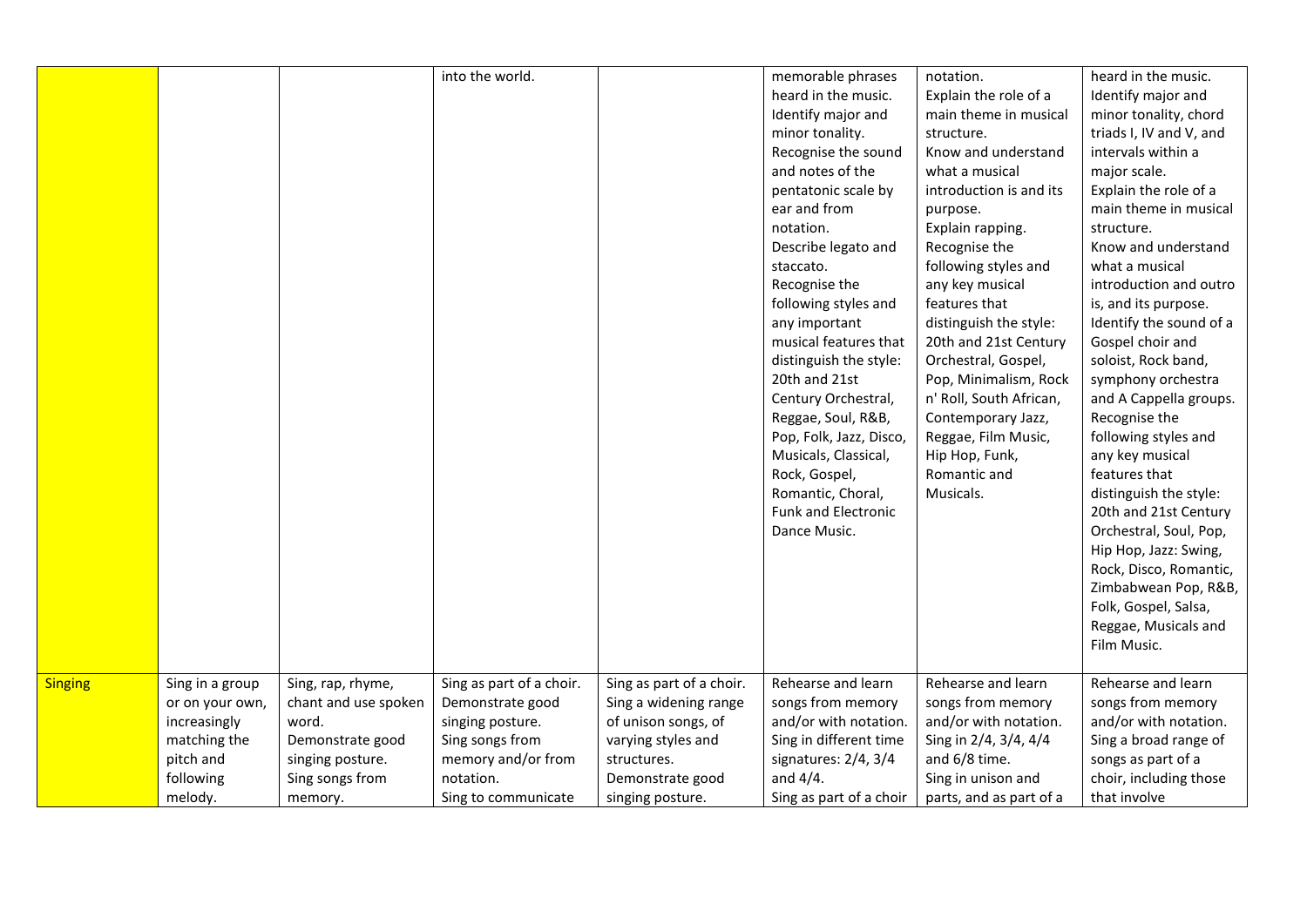| Sing a range of | Copy back intervals    | the meaning of the      | Perform actions         | with awareness of       | smaller group.            | syncopated rhythms,      |
|-----------------|------------------------|-------------------------|-------------------------|-------------------------|---------------------------|--------------------------|
| well-known      | of an octave and fifth | words.                  | confidently and in time | size: the larger, the   | Sing 'on pitch' and 'in   | with a good sense of     |
| nursery rhymes  | (high, low).           | Sing in unison and      | to a range of action    | thicker and richer the  | time'.                    | ensemble and             |
| and song.       | Sing in unison.        | sometimes in parts,     | songs.                  | musical texture.        | Sing a second part in a   | performance.             |
|                 |                        | and with more pitching  | Sing songs from         | Demonstrate good        | song.                     | This should include      |
|                 |                        | accuracy.               | memory and/or from      | singing posture.        | Self-correct if lost or   | observing rhythm,        |
|                 |                        | Understand and follow   | notation.               | Demonstrate vowel       | out of time.              | phrasing, accurate       |
|                 |                        | the leader or           | Sing with awareness of  | sounds, blended         | Sing expressively, with   | pitching and             |
|                 |                        | conductor.              | following the beat.     | sounds and              | attention to breathing    | appropriate style.       |
|                 |                        | Add actions to a song.  | Sing with attention to  | consonants.             | and phrasing.             | Continue to sing in      |
|                 |                        | Move confidently to a   | clear diction.          | Sing 'on pitch' and 'in | Sing expressively, with   | parts where              |
|                 |                        | steady beat.            | Sing expressively, with | time'.                  | attention to dynamics     | appropriate.             |
|                 |                        | Talk about feelings     | attention to the        | Sing expressively,      | and articulation.         | Sing in 2/4, 4/4, 3/4,   |
|                 |                        | created by the          | meaning of the words.   | with attention to       | Develop confidence as     | $5/4$ and $6/8$ .        |
|                 |                        | music/song.             | Sing in unison.         | breathing and           | a soloist.                | Sing with and without    |
|                 |                        | Recognise some band     | Understand and follow   | phrasing.               | Talk about the            | an accompaniment.        |
|                 |                        | and orchestral          | the leader or           | Sing expressively,      | different styles of       | Sing syncopated          |
|                 |                        | instruments.            | conductor.              | with attention to       | singing used for          | melodic patterns.        |
|                 |                        | Describe tempo as fast  | Copy back simple        | staccato and legato.    | different styles of song. | Demonstrate and          |
|                 |                        | or slow.                | melodic phrases using   | Talk about the          | Talk confidently about    | maintain good posture    |
|                 |                        | Join in sections of the | the voice.              | different styles of     | how connected you         | and breath control       |
|                 |                        | song, eg chorus.        |                         | singing used for        | feel to the music and     | whilst singing.          |
|                 |                        | Begin to understand     |                         | different styles of     | how it connects in the    | Sing expressively, with  |
|                 |                        | where the music fits in |                         | song.                   | world.                    | attention to breathing   |
|                 |                        | the world.              |                         | Talk about how the      | Respond to a leader or    | and phrasing.            |
|                 |                        | Begin to talk about and |                         | songs and their styles  | conductor                 | Sing expressively, with  |
|                 |                        | understand the style of |                         | connect to the world.   |                           | attention to dynamics    |
|                 |                        | the music.              |                         |                         |                           | and articulation.        |
|                 |                        | Know the meaning of     |                         |                         |                           | Lead a singing           |
|                 |                        | dynamics (loud/quiet)   |                         |                         |                           | rehearsal.               |
|                 |                        | and tempo (fast/slow),  |                         |                         |                           | Talk about the           |
|                 |                        | and be able to          |                         |                         |                           | different styles of      |
|                 |                        | demonstrate these       |                         |                         |                           | singing used for the     |
|                 |                        | when singing by         |                         |                         |                           | different styles of      |
|                 |                        | responding to (a) the   |                         |                         |                           | songs sung in this year. |
|                 |                        | leader's directions and |                         |                         |                           | Discuss with others      |
|                 |                        | (b) visual symbols (eg  |                         |                         |                           | how connected you        |
|                 |                        | crescendo,              |                         |                         |                           | are to the music and     |
|                 |                        | decrescendo, pause).    |                         |                         |                           | songs, and how the       |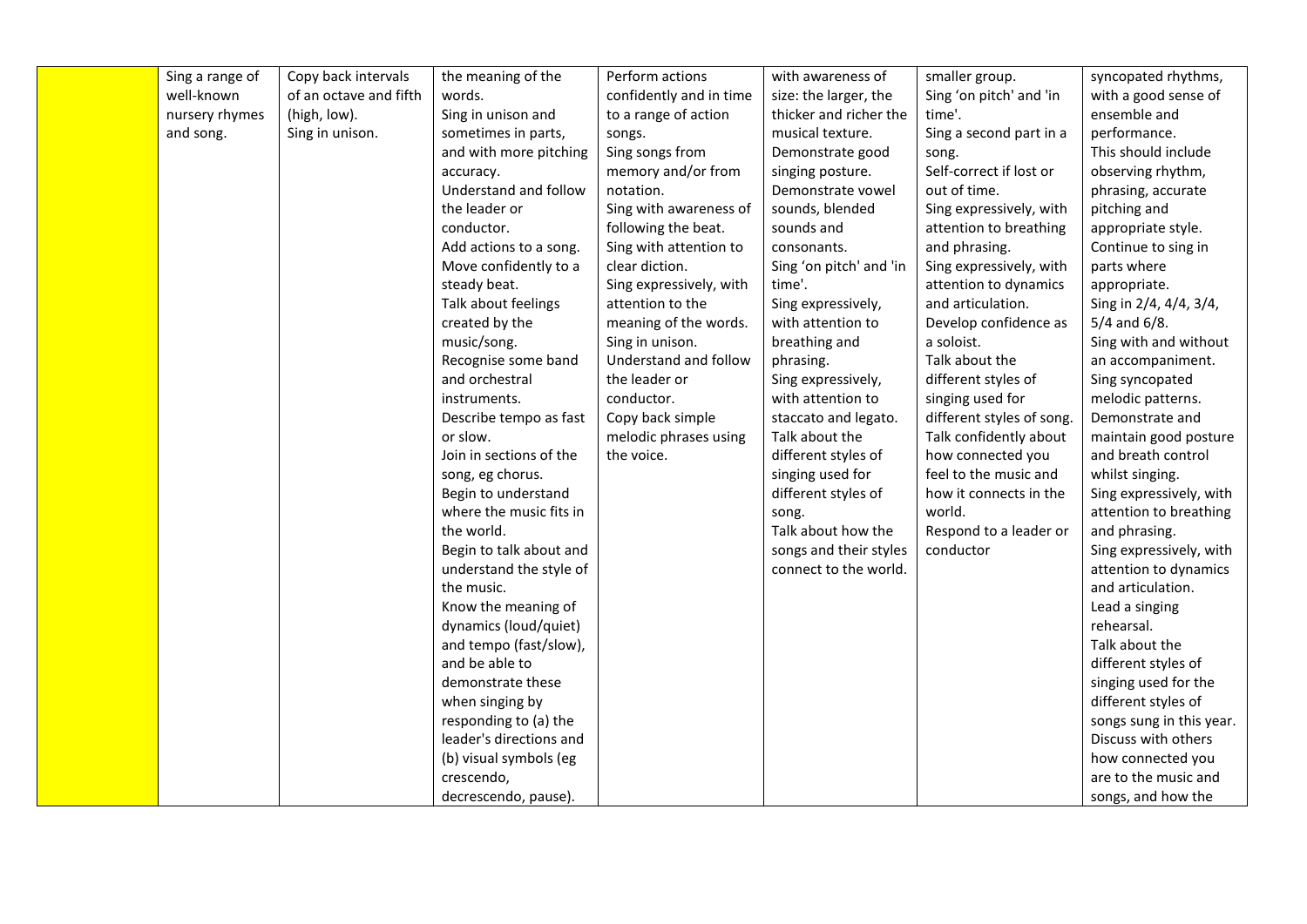|                 |                                                                                                                                                                                                                                                                                                                                                             |                                                                                                                                                                                                                                                                                                                                                                                                                                                                                |                                                                                                                                                                                                                                                                                                                                                                                                                                                                                                                                                                                                                                                                                                                      |                                                                                                                                                                                                                                                                                                                                                                                                                                                                                                                                                                                                                                                                                               |                                                                                                                                                                                                                                                                                                                                                                                                                                                                                                                                                                                                                                                                                       | songs and styles are<br>connected to the<br>world.                                                                                                                                                                                                                                                                                                                                                                                                                                                                                                                                                                                                                                                                                       |
|-----------------|-------------------------------------------------------------------------------------------------------------------------------------------------------------------------------------------------------------------------------------------------------------------------------------------------------------------------------------------------------------|--------------------------------------------------------------------------------------------------------------------------------------------------------------------------------------------------------------------------------------------------------------------------------------------------------------------------------------------------------------------------------------------------------------------------------------------------------------------------------|----------------------------------------------------------------------------------------------------------------------------------------------------------------------------------------------------------------------------------------------------------------------------------------------------------------------------------------------------------------------------------------------------------------------------------------------------------------------------------------------------------------------------------------------------------------------------------------------------------------------------------------------------------------------------------------------------------------------|-----------------------------------------------------------------------------------------------------------------------------------------------------------------------------------------------------------------------------------------------------------------------------------------------------------------------------------------------------------------------------------------------------------------------------------------------------------------------------------------------------------------------------------------------------------------------------------------------------------------------------------------------------------------------------------------------|---------------------------------------------------------------------------------------------------------------------------------------------------------------------------------------------------------------------------------------------------------------------------------------------------------------------------------------------------------------------------------------------------------------------------------------------------------------------------------------------------------------------------------------------------------------------------------------------------------------------------------------------------------------------------------------|------------------------------------------------------------------------------------------------------------------------------------------------------------------------------------------------------------------------------------------------------------------------------------------------------------------------------------------------------------------------------------------------------------------------------------------------------------------------------------------------------------------------------------------------------------------------------------------------------------------------------------------------------------------------------------------------------------------------------------------|
| <b>Notation</b> | Explore ways of<br>representing high<br>and low sounds, and<br>long and short<br>sounds, using<br>symbols and any<br>appropriate means of<br>notation.<br>If appropriate:<br>explore standard<br>notation, using<br>crotchets, quavers<br>and minims, and<br>simple combinations<br>of:<br>C, D, E, F, G<br>F, G, A<br>G, B, D<br>D, E, F#, G, A<br>D, A, C | Explore ways of<br>representing high and<br>low sounds, and long<br>and short sounds,<br>using symbols and any<br>appropriate means of<br>notation.<br>Explore standard<br>notation, using<br>crotchets, quavers,<br>minims and<br>semibreves, and simple<br>combinations of:<br>C, D, E, F, G, A, B<br>G, A, B, C, D, E, F#<br>F, G, A, Bb, C, D, E<br>A, B, C, D, E<br>Identify hand signals as<br>notation, and<br>recognise music<br>notation on a stave of<br>five lines. | Explore ways of<br>representing high and<br>low sounds, and long<br>and short sounds,<br>using symbols and any<br>appropriate means of<br>notation.<br>Explore standard<br>notation, using<br>minims, semibreves,<br>dotted crotchets,<br>crotchets, quavers and<br>semiquavers, and<br>simple combinations<br>of:<br>C, D, E, F, G, A, B<br>F, G, A, Bb, C<br>G, A, B, C, D, E<br>E, F#, G#, A, B<br>Read and respond to<br>semibreves, minims,<br>crotchets and paired<br>quavers.<br>Identify:<br>$\bullet$ Stave<br>• Treble clef<br>• Time signature<br>• Lines and spaces on<br>the stave<br>Identify and<br>understand the<br>differences between<br>crotchets and paired<br>quavers.<br>Apply spoken word to | Explore ways of<br>representing high<br>and low sounds, and<br>long and short<br>sounds, using<br>symbols and any<br>appropriate means of<br>notation.<br>Explore standard<br>notation, using<br>semibreves, minims,<br>dotted crotchets,<br>crotchets, quavers<br>and semiquavers,<br>and simple<br>combinations of:<br>C, D, E, F, G, A, B<br>F, G, A, Bb, C<br>G, A, B, C, D, E, F#<br>D, E, F#, G, A, B, C<br>Read and respond to<br>semibreves, minims,<br>dotted crotchets,<br>crotchets, quavers<br>and semiquavers.<br>Identify:<br>• Stave<br>• Treble clef<br>• Time signature<br>Identify and<br>understand the<br>differences between<br>minims, crotchets,<br>paired quavers and | Explore ways of<br>representing high and<br>low sounds, and long<br>and short sounds,<br>using symbols and any<br>appropriate means of<br>notation.<br>Explore standard<br>notation, using<br>minims, dotted<br>crotchets, crotchets,<br>quavers and<br>semiquavers, and<br>simple combinations<br>of:<br>C, D, E, F, G, A, B<br>F, G, A, Bb, C, D, E<br>G, A, B, C, D, E, F#<br>C, G, Ab, Bb<br>G, G#, A, Bb, C<br>D, E, F, G, A, B, C<br>Eb, F, G, Ab, Bb, C, Db<br>Identify:<br>• Stave<br>• Treble clef<br>• Time signature<br>Read and respond to<br>minims, crotchets,<br>quavers, dotted<br>quavers and<br>semiquavers.<br>Recognise how notes<br>are grouped when<br>notated. | Explore ways of<br>representing high and<br>low sounds, and long<br>and short sounds,<br>using symbols and any<br>appropriate means of<br>notation.<br>Explore standard<br>notation, using dotted<br>semibreves, dotted<br>minims, minims, triplet<br>crotchets, dotted<br>crotchets, crotchets,<br>dotted quavers,<br>quavers and<br>semiquavers, and<br>simple combinations<br>of:<br>C, D, E, F, G, A, B<br>F, G, A, Bb, C, D, E<br>F, G, Ab, Bb, C, D, Eb<br>G, A, Bb, C, D, E, F<br>G, A, B, C, D, E, F#<br>D, E, F, G, A<br>D, E, F#, A, B, C#<br>E, F#, G, G#, A, B, C, C#<br>Eb, F, G, Ab, Bb, C, D<br>Identify:<br>• Stave<br>• Treble clef<br>• Time signature<br>Read and respond to<br>minims, crotchets,<br>quavers, dotted |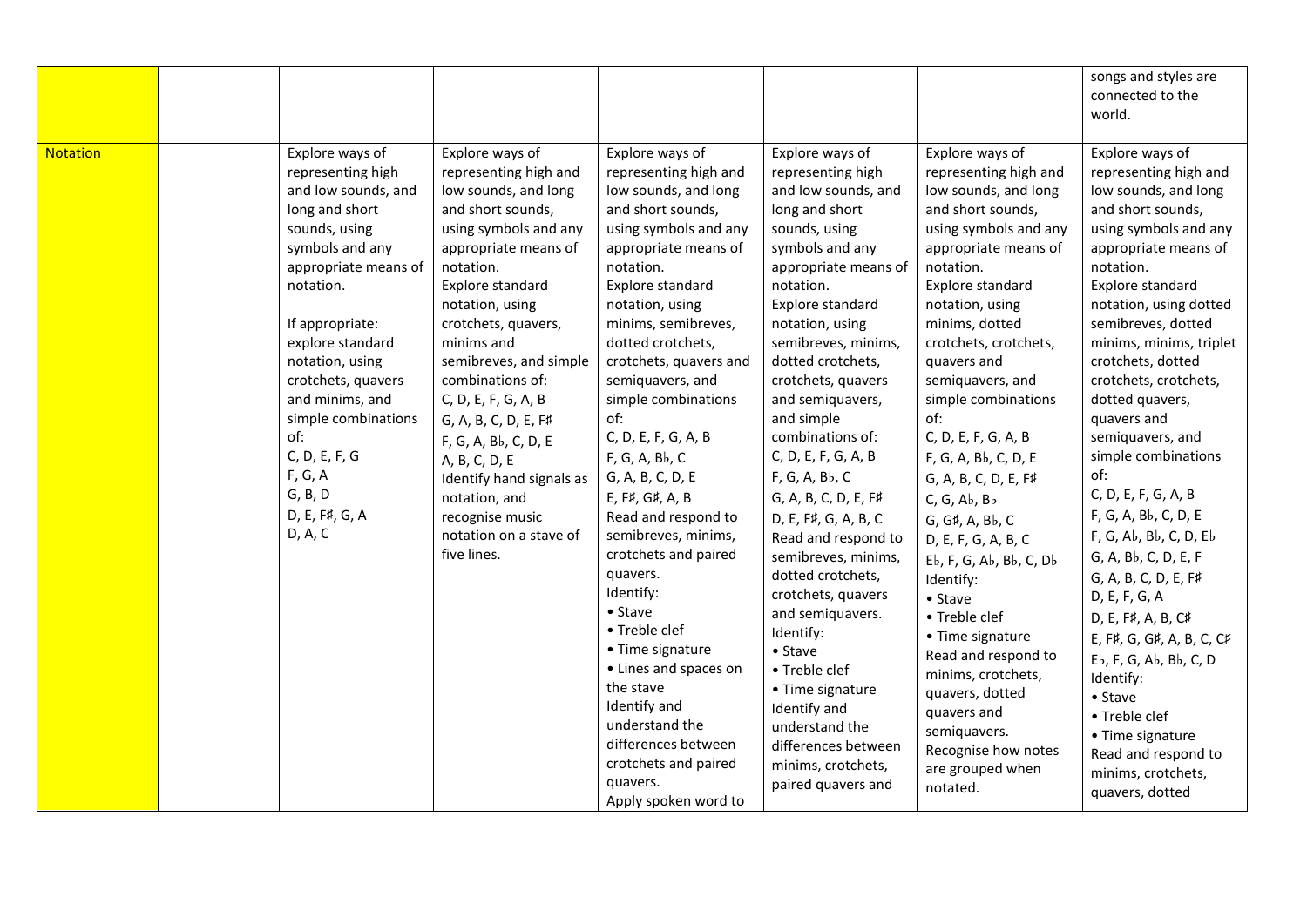|                               |                                                                                                                                                           |                                                                                                                                        | rhythms,<br>understanding how to<br>link each syllable to<br>one musical note.                                                                                                                                                                                        | rests.<br>Read and perform<br>pitch notation within<br>a range.<br>Follow and perform<br>simple rhythmic<br>scores to a steady<br>beat: maintain<br>individual parts<br>accurately within the<br>rhythmic texture,<br>achieving a sense of<br>ensemble. | Identify the stave and<br>symbols on the stave<br>(such as the treble<br>clef), the name of the<br>notes on lines and in<br>spaces, barlines, a flat<br>sign and a sharp sign.<br>Further understand the<br>differences between<br>semibreves, minims,<br>crotchets and crotchet<br>rests, paired quavers<br>and semiquavers.<br>Understand the<br>differences between<br>$2/4$ , $3/4$ and $4/4$ time<br>signatures.<br>Read and perform<br>pitch notation within<br>an octave (eg C-C'/do-<br>do). | quavers and<br>semiquavers.<br>Recognise how notes<br>are grouped when<br>notated.<br>Identify the stave and<br>symbols on the stave<br>(such as the treble<br>clef), the name of the<br>notes on lines and in<br>spaces, barlines, a flat<br>sign and a sharp sign.                                                                                                                       |
|-------------------------------|-----------------------------------------------------------------------------------------------------------------------------------------------------------|----------------------------------------------------------------------------------------------------------------------------------------|-----------------------------------------------------------------------------------------------------------------------------------------------------------------------------------------------------------------------------------------------------------------------|---------------------------------------------------------------------------------------------------------------------------------------------------------------------------------------------------------------------------------------------------------|------------------------------------------------------------------------------------------------------------------------------------------------------------------------------------------------------------------------------------------------------------------------------------------------------------------------------------------------------------------------------------------------------------------------------------------------------------------------------------------------------|--------------------------------------------------------------------------------------------------------------------------------------------------------------------------------------------------------------------------------------------------------------------------------------------------------------------------------------------------------------------------------------------|
| Playing<br><b>Instruments</b> | Rehearse and learn<br>to play a simple<br>melodic instrumental<br>part by ear or from<br>simple notation, in C<br>major, F major, D<br>major and D minor. | Rehearse and learn to<br>play a simple melodic<br>instrumental part by<br>ear or from notation,<br>in C major, F major and<br>G major. | Rehearse and learn to<br>play a simple melodic<br>instrumental part by<br>ear or from notation,<br>in C major, F major, G<br>major and E major.<br>Develop facility in<br>playing tuned<br>percussion or a<br>melodic instrument,<br>such as a violin or<br>recorder. | Rehearse and learn<br>to play a simple<br>melodic instrumental<br>part by ear or from<br>notation, in C major,<br>F major, G major and<br>D major.                                                                                                      | Rehearse and learn to<br>play a simple melodic<br>instrumental part by<br>ear or from notation,<br>in C major, F major, G<br>major, Eb major, C<br>minor and D minor.<br>Play melodies on tuned<br>percussion, melodic<br>instruments or<br>keyboards, following<br>staff notation written<br>on one stave and using<br>notes within the<br>middle C-C'/do-do<br>range.<br>This should initially be                                                                                                  | Rehearse and learn to<br>play one of four<br>differentiated<br>instrumental parts by<br>ear or from notation,<br>in the tonal centres of<br>C major, F major, G<br>major, D major, E<br>major, A major, Eb<br>major, D minor and F<br>minor.<br>Play a melody<br>following staff notation<br>written on one stave<br>and using notes within<br>an octave range (do-<br>do); make decisions |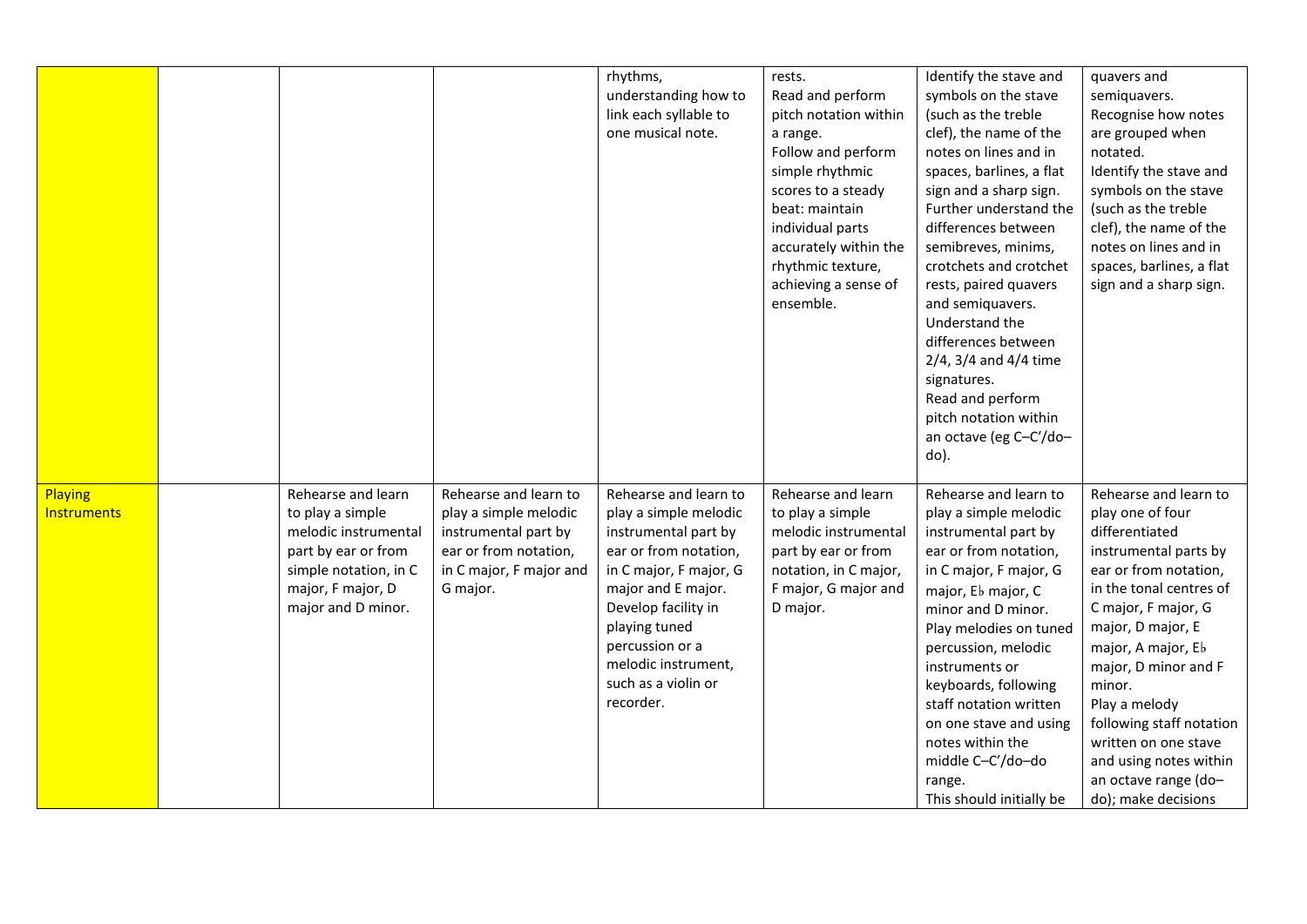|                                 |                                                                                                                                                                                                                                                                                                             |                                                                                                                                                                                                                                                                                                                    |                                                                                                                                                                                                                                                                                                                                                                                                                                                                                                                                                                                                                                       |                                                                                                                                                                                                                                                                                                                                                                                                                                                       | done as a whole class,<br>with greater<br>independence gained<br>each lesson through<br>smaller group<br>performance.                                                                                                                                                                                                                                                                                                                                                                | about dynamic range,<br>including very loud<br>(fortissimo), very quiet<br>(pianissimo),<br>moderately loud<br>(mezzo forte) and<br>moderately quiet<br>(mezzo piano).                                                                                                                   |
|---------------------------------|-------------------------------------------------------------------------------------------------------------------------------------------------------------------------------------------------------------------------------------------------------------------------------------------------------------|--------------------------------------------------------------------------------------------------------------------------------------------------------------------------------------------------------------------------------------------------------------------------------------------------------------------|---------------------------------------------------------------------------------------------------------------------------------------------------------------------------------------------------------------------------------------------------------------------------------------------------------------------------------------------------------------------------------------------------------------------------------------------------------------------------------------------------------------------------------------------------------------------------------------------------------------------------------------|-------------------------------------------------------------------------------------------------------------------------------------------------------------------------------------------------------------------------------------------------------------------------------------------------------------------------------------------------------------------------------------------------------------------------------------------------------|--------------------------------------------------------------------------------------------------------------------------------------------------------------------------------------------------------------------------------------------------------------------------------------------------------------------------------------------------------------------------------------------------------------------------------------------------------------------------------------|------------------------------------------------------------------------------------------------------------------------------------------------------------------------------------------------------------------------------------------------------------------------------------------|
| <b>Creating:</b><br>Improvising | Explore<br>improvisation within<br>a major and minor<br>scale using the notes:<br>C, D, E<br>D, E, A<br>F, G, A<br>D, F, G<br>Improvise simple<br>vocal patterns using<br>'Question and<br>Answer' phrases.<br>Understand the<br>difference between<br>creating a rhythm<br>pattern and a pitch<br>pattern. | <b>Explore improvisation</b><br>within a major scale<br>using the notes:<br>C, D, E<br>C, G, A<br>G, A, B<br>F, G, A<br>Work with a partner<br>and in the class to<br>improvise simple<br>'Question and Answer'<br>phrases, to be sung<br>and played on untuned<br>percussion, creating a<br>musical conversation. | <b>Explore improvisation</b><br>within a major scale<br>using the notes:<br>C, D, E<br>C, D, E, F, G<br>C, D, E, G, A<br>G, A, B<br>G, A, B, D, E<br>G, A, B, C, D<br>F, G, A<br>F, G, A, C, D<br>Become more skilled in<br>improvising (using<br>voices, tuned and<br>untuned percussion,<br>and instruments<br>played in whole-<br>class/group/individual/<br>instrumental teaching),<br>inventing short 'on-<br>the-spot' responses<br>using a limited note-<br>range.<br>Compose over a simple<br>groove.<br>Compose over a drone.<br>Structure musical ideas<br>(eg using echo or<br>'Question and Answer'<br>phrases) to create | Explore<br>improvisation within<br>a major scale using<br>the notes:<br>C, D, E<br>C, D, E, G, A<br>C, D, E, F, G<br>D, E, F#, A, B<br>D, E, F, G, A<br>Improvise on a<br>limited range of<br>pitches on the<br>instrument you are<br>now learning, making<br>use of musical<br>features, including<br>smooth (legato) and<br>detached (staccato)<br>articulation.<br>Improvise over a<br>simple chord<br>progression.<br>Improvise over a<br>groove. | Explore improvisation<br>within a major scale,<br>using the notes:<br>C, D, Eb, F, G<br>C, D, E, F, G<br>C, D, E, G, A<br>F, G, A, Bb, C<br>D, E, F, G, A<br>Improvise over a<br>simple groove,<br>responding to the beat<br>and creating a<br>satisfying melodic<br>shape.<br>Experiment with using<br>a wider range of<br>dynamics, including<br>very loud (fortissimo),<br>very quiet (pianissimo),<br>moderately loud<br>(mezzo forte) and<br>moderately quiet<br>(mezzo piano). | Explore improvisation<br>within a major scale,<br>using the notes:<br>C, D, E, F, G<br>G, A, Bb, C, D<br>G, A, B, C, D<br>F, G, A, C, D<br>Improvise over a<br>groove, responding to<br>the beat, creating a<br>satisfying melodic<br>shape with varied<br>dynamics and<br>articulation. |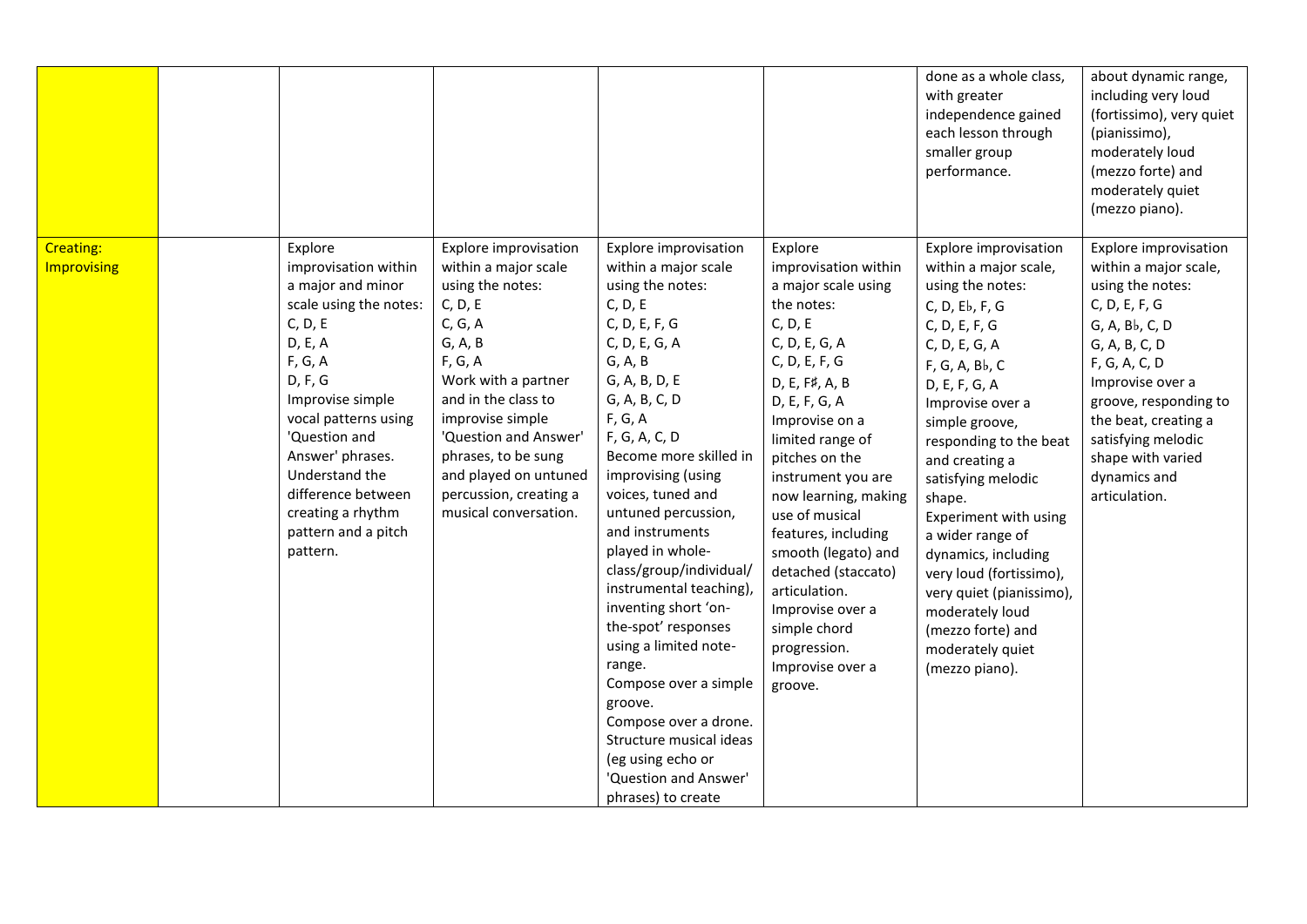|                  |                  |                        |                           | music that has a          |                        |                           |                           |
|------------------|------------------|------------------------|---------------------------|---------------------------|------------------------|---------------------------|---------------------------|
|                  |                  |                        |                           | beginning, middle and     |                        |                           |                           |
|                  |                  |                        |                           | end.                      |                        |                           |                           |
|                  |                  |                        |                           |                           |                        |                           |                           |
| <b>Creating:</b> | Create           | Explore and create     | Explore and create        | Create music and/or       | Combine known          | Create music in           | Plan and compose an 8     |
| <b>Composing</b> | collaboratively, | graphic scores:        | graphic scores:           | sound effects in          | rhythmic notation      | response to music and     | or 16-beat melodic        |
|                  | sharing ideas,   | Create musical sound   | Create musical sound      | response to music and     | with letter names, to  | video stimulus.           | phrase, using the         |
|                  | resources and    | effects and short      | effects and short         | video stimulus.           | create short,          | Use music technology,     | pentatonic scale (eg C,   |
|                  | skills.          | sequences of sounds    | sequences of sounds in    | Use music technology,     | pentatonic phrases     | if available, to capture, | D, E, G, A), and          |
|                  |                  | in response to music   | response to music and     | if available, to capture, | using a limited range  | change and combine        | incorporate rhythmic      |
|                  |                  | and video stimulus.    | video stimulus.           | change and combine        | of five pitches,       | sounds.                   | variety and interest.     |
|                  |                  | Create a story,        | Use graphic symbols,      | sounds.                   | suitable for the       | Start to use structures   | Play this melody on       |
|                  |                  | choosing and playing   | dot notation and stick    | Compose over a simple     | instruments being      | within compositions,      | available tuned           |
|                  |                  | classroom              | notation, as              | chord progression.        | learnt.                | eg introduction,          | percussion and/or         |
|                  |                  | instruments and/or     | appropriate, to keep a    | Compose over a simple     | Compose over a         | multiple verse and        | orchestral instruments.   |
|                  |                  | soundmakers.           | record of composed        | groove.                   | simple chord           | chorus sections, AB       | Notate this melody.       |
|                  |                  | Recognise how          | pieces.                   | Compose over a drone.     | progression.           | form or ABA form          | Either of these           |
|                  |                  | graphic notation can   | Create a story,           | Start to use simple       | Compose over a         | (ternary form).           | melodies can be           |
|                  |                  | represent created      | choosing and playing      | structures within         | groove.                | Use chords to compose     | enhanced with             |
|                  |                  | sounds.                | classroom instruments.    | compositions, eg          | Create music in        | music to evoke a          | rhythmic or simple        |
|                  |                  | Explore and invent     | Create and perform        | introduction, verse,      | response to music      | specific atmosphere,      | chordal                   |
|                  |                  | your own symbols.      | your own rhythm           | chorus or AB form.        | and video stimulus.    | mood or environment.      | accompaniment.            |
|                  |                  | Use music              | patterns with stick       | Use simple dynamics.      | Use music              | Use simple dynamics.      | Create a simple chord     |
|                  |                  | technology, if         | notation, including       | Compose song              | technology, if         | Use rhythmic variety.     | progression.              |
|                  |                  | available, to capture, | crotchets, quavers and    | accompaniments on         | available, to capture, | Compose song              | Compose a ternary         |
|                  |                  | change and combine     | minims.                   | tuned and untuned         | change and combine     | accompaniments,           | (ABA form) piece; use     |
|                  |                  | sounds.                | Use music technology,     | percussion, using         | sounds.                | perhaps using basic       | available music           |
|                  |                  | Use simple notation    | if available, to capture, | known rhythms and         | Start to use simple    | chords.                   | software/apps to          |
|                  |                  | if appropriate: Create | change and combine        | note values.              | structures within      | Use a wider range of      | create and record it,     |
|                  |                  | a simple melody        | sounds.                   | Create a simple           | compositions, eg       | dynamics, including       | discussing how musical    |
|                  |                  | using crotchets and    | Use notation if           | melody using              | introduction, verse,   | fortissimo (very loud),   | contrasts are achieved.   |
|                  |                  | minims:                | appropriate: Create a     | crotchets, minims and     | chorus or AB form.     | pianissimo (very quiet),  | Create music in           |
|                  |                  | C, D                   | simple melody using       | perhaps paired            | Use simple dynamics.   | mezzo forte               | response to music and     |
|                  |                  | C, D, E                | crotchets and minims:     | quavers:                  | Compose song           | (moderately loud) and     | video stimulus.           |
|                  |                  | C, D, E, F             | C, D                      | C, D                      | accompaniments on      | mezzo piano               | Use music technology,     |
|                  |                  | C, D, E, F, G          | C, D, E                   | C, D, E                   | tuned and untuned      | (moderately quiet).       | if available, to capture, |
|                  |                  | Start and end on the   | C, D, E, F                | C, D, E, G                | percussion, using      | Use full scales in        | change and combine        |
|                  |                  | note C                 | C, D, E, F, G             | C, D, E, G, A             | known rhythms and      | different keys.           | sounds.                   |
|                  |                  | F, G                   | Start and end on the      | Start and end on the      | note values.           | Understand how chord      | Start to use structures   |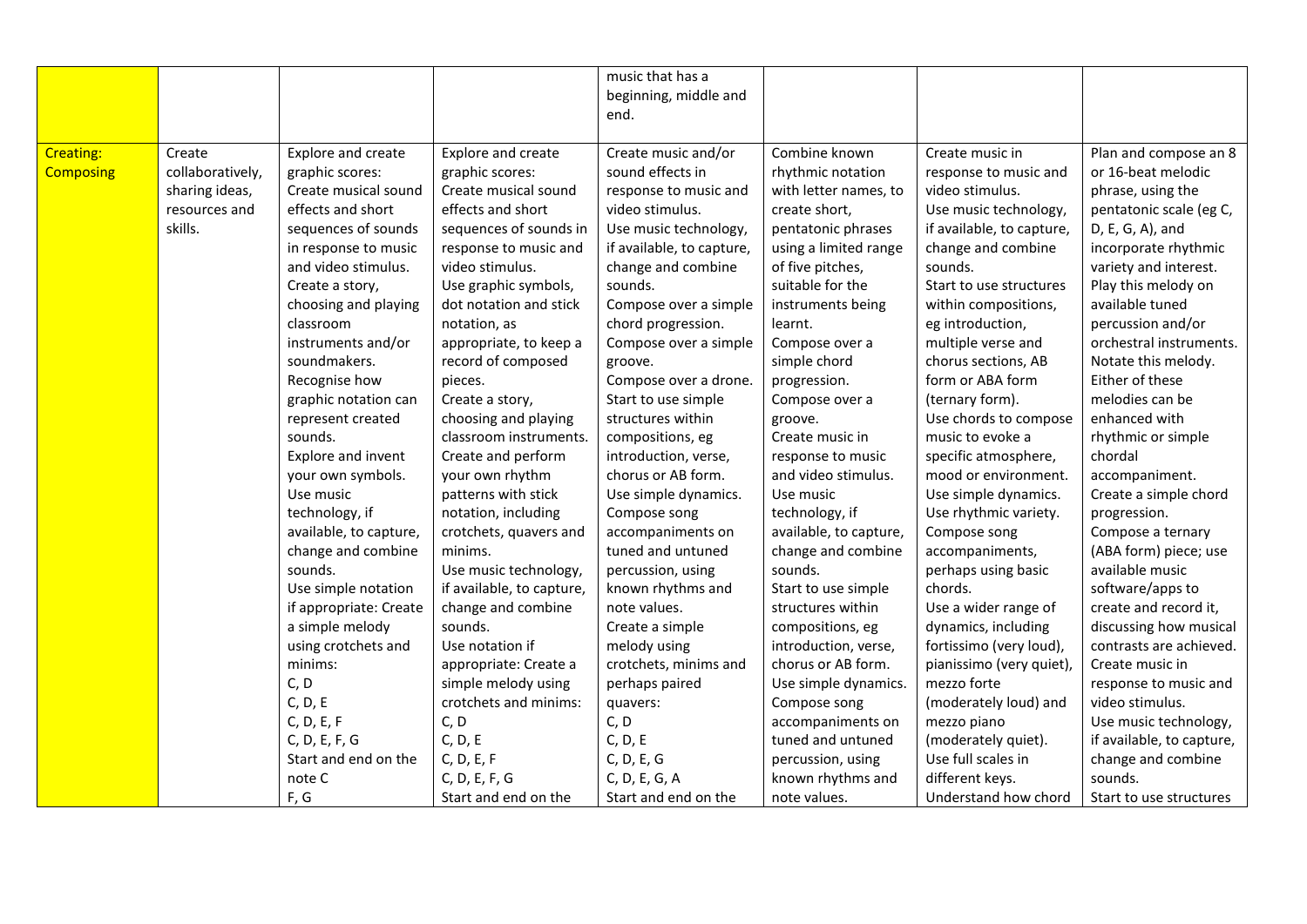| F, G, A              | note C (C major)        | note C (Pentatonic on      | Create a melody      | triads are formed and  | within compositions,     |
|----------------------|-------------------------|----------------------------|----------------------|------------------------|--------------------------|
| F, G, A, C           | G, A                    | C)                         | using crotchets,     | play them on tuned     | eg introduction,         |
| F, G, A, C, D        | G, A, B                 | C, D                       | minims, quavers and  | percussion, melodic    | multiple verse and       |
| Start and end on the | G, A, B, D              | C, D, E                    | their rests.         | instruments or         | chorus sections, AB      |
| note F               | G, A, B, D, E           | C, D, E, F                 | Use a pentatonic     | keyboards.             | form or ABA form         |
| D, F                 | Start and end on the    | C, D, E, F, G              | scale:               | Perform simple,        | (ternary form).          |
| D, F, G              | note G (Pentatonic on   | Start and end on the       | C, D                 | chordal                | Use simple dynamics.     |
| D, F, G, A           | G)                      | note C (C major)           | C, D, E              | accompaniments.        | Use rhythmic variety.    |
| D, F, G, A, C        | F, G                    | F, G                       | C, D, E, G           | Create a melody using  | Compose song             |
| Start and end on the | F, G, A                 | F, G, A                    | C, D, E, G, A        | crotchets, quavers and | accompaniments,          |
| note D               | F, G, A, C              | F, G, A, Bb F, G, A, Bb, C | Start and end on the | minims, and perhaps    | perhaps using basic      |
|                      | F, G, A, C, D           | Start and end on the       | note C (Pentatonic   | semibreves and         | chords.                  |
|                      | Start and end on the    | note F (F major)           | on C)                | semiquavers, plus all  | Use a wider range of     |
|                      | note F (Pentatonic on F | G, A                       | C, D                 | equivalent rests.      | dynamics, including      |
|                      |                         | G, A, B                    | C, D, E              | Use a pentatonic and a | fortissimo (very loud),  |
|                      |                         | G, A, B, D                 | C, D, E, F           | full scale.            | pianissimo (very quiet), |
|                      |                         | G, A, B, D, E              | C, D, E, F, G        | Use major and minor    | mezzo forte              |
|                      |                         | Start and end on the       | Start and end on the | tonality:              | (moderately loud) and    |
|                      |                         | note G (Pentatonic on      | note C (C major)     | F, G                   | mezzo piano              |
|                      |                         | G)                         | A, B                 | F, G, A                | (moderately quiet).      |
|                      |                         |                            | A, B, C              | F, G, A, B             | Use full scales in       |
|                      |                         |                            | A, B, C, D           | F, G, A, Bb, C         | different keys.          |
|                      |                         |                            | A, B, C, D, E        | Start and end on the   | Create a melody using    |
|                      |                         |                            | Start and end on the | note F (F major)       | crotchets, quavers and   |
|                      |                         |                            | note A (A minor)     | G, A                   | minims, and perhaps      |
|                      |                         |                            | D, E                 | G, A, B                | semibreves and           |
|                      |                         |                            | D, E, F              | G, A, B, C             | semiquavers, and all     |
|                      |                         |                            | D, E, F, G           | G, A, B, C, D          | equivalent rests.        |
|                      |                         |                            | D, E, F, G, A        | Start and end on the   | Use a pentatonic and a   |
|                      |                         |                            | Start and end on the | note G (G major)       | full scale.              |
|                      |                         |                            | note D (D minor)     | G, A                   | Use major and minor      |
|                      |                         |                            | G, A                 | G, A, B                | tonality:                |
|                      |                         |                            | G, A, B              | G, A, B, D             | C, D                     |
|                      |                         |                            | G, A, B, D           | G, A, B, D, E          | C, D, E                  |
|                      |                         |                            | G, A, B, D, E        | Start and end on the   | C, D, E, F               |
|                      |                         |                            | Start and end on the | note G (Pentatonic on  | C, D, E, F, G            |
|                      |                         |                            | note G (Pentatonic   | G)                     | Start and end on the     |
|                      |                         |                            | on G)                | D, E                   | note C (C major)         |
|                      |                         |                            |                      | D, E, F                | G, A                     |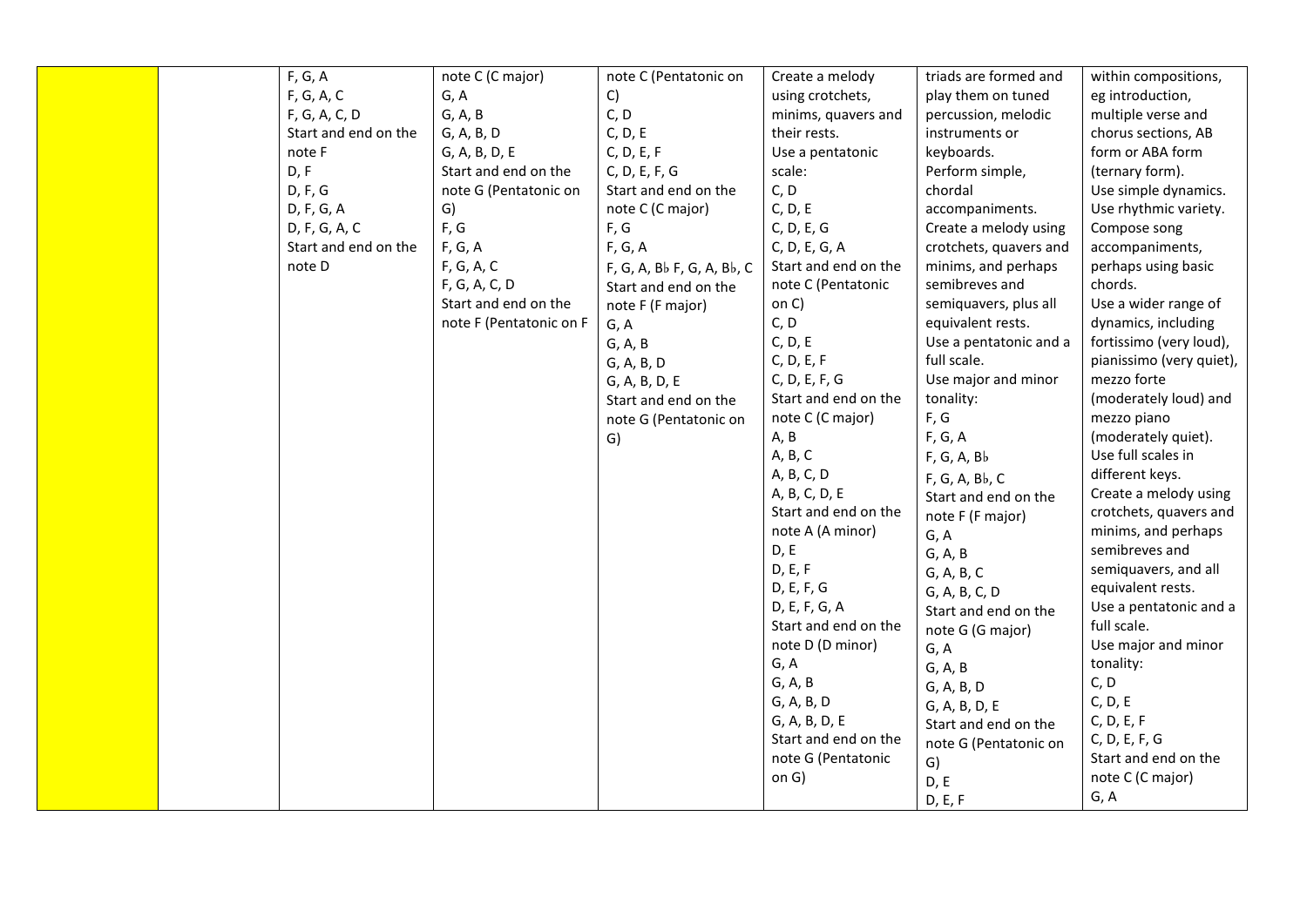|            |                                                                                                                                  |                                                                                                                                                                                                                                     |                                                                                                                                                                                                                                                                           |                                                                                                                                                                                                                                                                            |                                                                                                                                                                                                                                              | D, E, F, G<br>D, E, F, G, A<br>Start and end on the<br>note D (D minor)<br>Eb, F<br>$Eb$ , F, G<br>$Eb$ , F, G, B $b$<br>$Eb$ , F, G, B $b$ , C<br>Start and end on the<br>note Eb (Eb major)                                                                          | G, A, B<br>G, A, B, D<br>G, A, B, D, E<br>Start and end on the<br>note G (Pentatonic on<br>G)<br>D, E<br>D, E, F<br>D, E, F, G<br>D, E, F, G, A<br>Start and end on the<br>note D (D minor)<br>F, G<br>F, G, A<br>F, G, A, C<br>F, G, A, C, D<br>Start and end on the<br>note F (Pentatonic on<br>F)<br>F, G<br>F, G, Ab<br>F, G, Ab, Bb<br>F, G, Ab, Bb, C<br>Start and end on the<br>note F (F minor |
|------------|----------------------------------------------------------------------------------------------------------------------------------|-------------------------------------------------------------------------------------------------------------------------------------------------------------------------------------------------------------------------------------|---------------------------------------------------------------------------------------------------------------------------------------------------------------------------------------------------------------------------------------------------------------------------|----------------------------------------------------------------------------------------------------------------------------------------------------------------------------------------------------------------------------------------------------------------------------|----------------------------------------------------------------------------------------------------------------------------------------------------------------------------------------------------------------------------------------------|------------------------------------------------------------------------------------------------------------------------------------------------------------------------------------------------------------------------------------------------------------------------|--------------------------------------------------------------------------------------------------------------------------------------------------------------------------------------------------------------------------------------------------------------------------------------------------------------------------------------------------------------------------------------------------------|
| Performing | Explore and<br>engage in music<br>making,<br>performing solo<br>or in groups.<br>Perform songs,<br>rhymes, poems<br>and stories. | Enjoy and have fun<br>performing.<br>Choose a song/songs<br>to perform to a well-<br>known audience.<br>Prepare a song to<br>perform.<br>Communicate the<br>meaning of the song.<br>Add actions to the<br>song.<br>Play some simple | Practise, rehearse and<br>share a song that has<br>been learned in the<br>lesson, from memory<br>or with notation, and<br>with confidence.<br>Decide on any actions,<br>instrumental<br>parts/improvisatory<br>ideas/composed<br>passages to be<br>practised and included | Practise, rehearse and<br>share a song that has<br>been learned in the<br>lesson, from memory<br>or with notation, and<br>with confidence.<br>Play and perform<br>melodies following<br>staff notation, using a<br>small range, as a whole<br>class or in small<br>groups. | Rehearse and enjoy<br>the opportunity to<br>share what has been<br>learned in the<br>lessons.<br>Perform, with<br>confidence, a song<br>from memory or<br>using notation.<br>Play and perform<br>melodies following<br>staff notation, using | Create, rehearse and<br>present a holistic<br>performance for a<br>specific purpose, for a<br>friendly but unknown<br>audience.<br>Perhaps perform in<br>smaller groups, as well<br>as the whole class.<br>Perform a range of<br>repertoire pieces and<br>arrangements | Create, rehearse and<br>present a holistic<br>performance for a<br>specific event, for an<br>unknown audience.<br>Perform a range of<br>songs as a choir in<br>school assemblies,<br>school performance<br>opportunities and to a<br>wider audience.<br>Create, rehearse and                                                                                                                           |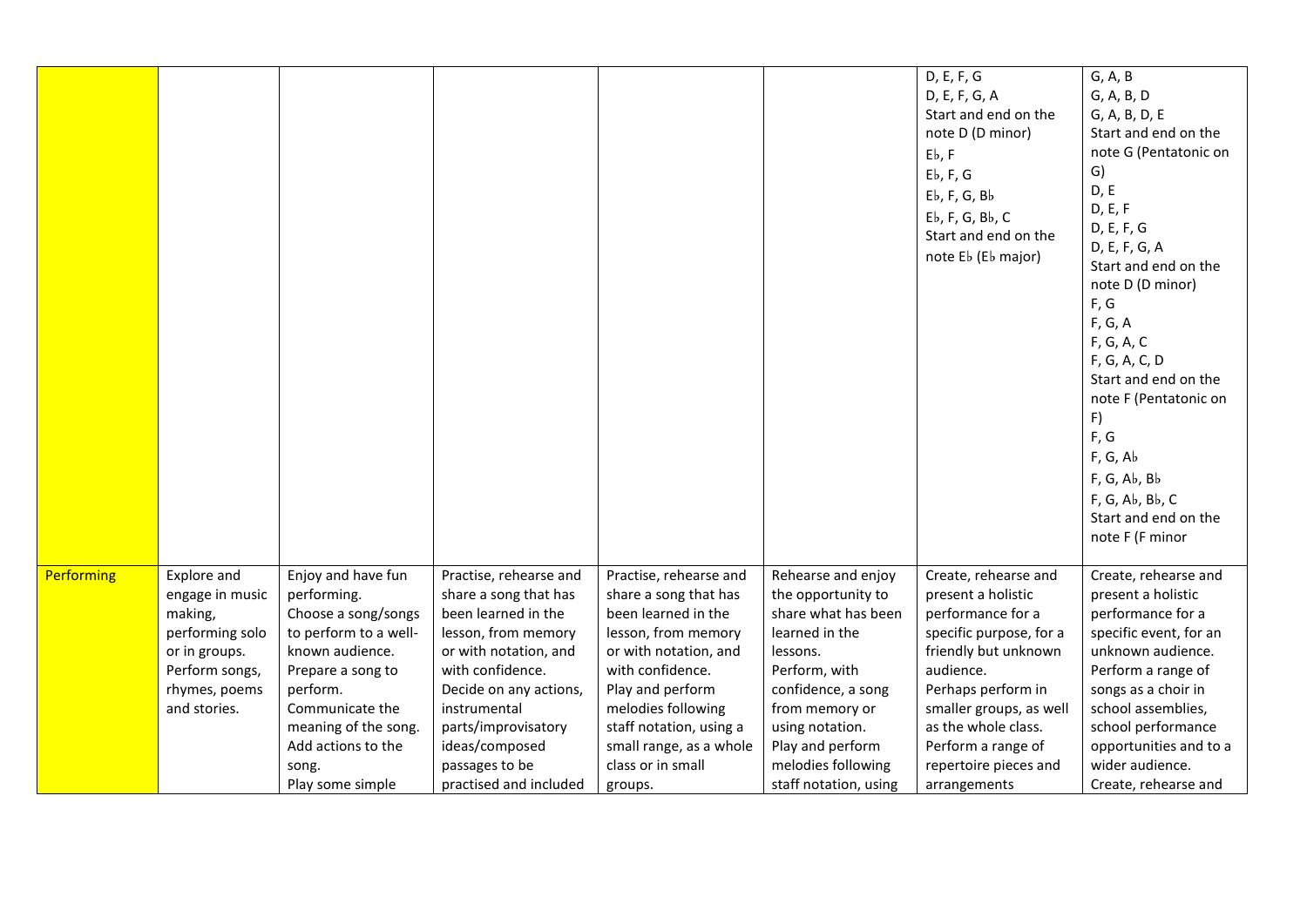|  | instrumental parts. | in the performance.   | Include any actions,  | a small range, as a     | combining acoustic      | present a holistic       |
|--|---------------------|-----------------------|-----------------------|-------------------------|-------------------------|--------------------------|
|  |                     | Talk about what the   | instrumental          | whole class or in       | instruments, to form    | performance, with a      |
|  |                     | song means and why it | parts/improvisatory   | small groups.           | mixed ensembles,        | detailed understanding   |
|  |                     | was chosen to share.  | ideas/composed        | Include instrumental    | including a school      | of the musical, cultural |
|  |                     | Talk about the        | passages within the   | parts/improvisatory     | orchestra.              | and historical contexts. |
|  |                     | difference between    | rehearsal and in the  | sections/composed       | Perform from memory     | Perform from memory      |
|  |                     |                       |                       |                         |                         |                          |
|  |                     | rehearsing a song and | performance.          | passages within the     | or with notation, with  | or with notation.        |
|  |                     | performing it.        | Talk about what the   | rehearsal and           | confidence and          | Understand the value     |
|  |                     |                       | song means and why it | performance.            | accuracy.               | of choreographing any    |
|  |                     |                       | was chosen to share.  | Explain why the song    | Include instrumental    | aspect of a              |
|  |                     |                       | Reflect on feelings   | was chosen,             | parts/improvisatory     | performance.             |
|  |                     |                       | about sharing and     | including its           | sections/composed       | A student or a group of  |
|  |                     |                       | performing, eg        | composer and the        | passages within the     | students rehearse and    |
|  |                     |                       | excitement, nerves,   | historical and cultural | rehearsal and           | lead parts of the        |
|  |                     |                       | enjoyment.            | context of the song.    | performance.            | performance.             |
|  |                     |                       |                       | Communicate the         | Explain why the song    | Understand the           |
|  |                     |                       |                       | meaning of the          | was chosen, including   | importance of the        |
|  |                     |                       |                       | words and articulate    | its composer and the    | performing space and     |
|  |                     |                       |                       | them clearly.           | historical and cultural | how to use it.           |
|  |                     |                       |                       | Use the structure of    | context of the song.    | Record the               |
|  |                     |                       |                       | the song to             | A student leads part of | performance and          |
|  |                     |                       |                       | communicate its         | the rehearsal and part  | compare it to a          |
|  |                     |                       |                       | mood and meaning        | of the performance.     | previous performance.    |
|  |                     |                       |                       | in the performance.     | Record the              | Collect feedback from    |
|  |                     |                       |                       | Talk about what the     | performance and         | the audience and         |
|  |                     |                       |                       | rehearsal and           | compare it to a         | reflect how the          |
|  |                     |                       |                       | performance has         | previous performance;   | audience believed in     |
|  |                     |                       |                       | taught the student.     | explain how well the    | the performance.         |
|  |                     |                       |                       | Understand how the      | performance             | Discuss how the          |
|  |                     |                       |                       | individual fits within  | communicated the        | performance might        |
|  |                     |                       |                       | the larger group        | mood of each piece.     | change if it was         |
|  |                     |                       |                       | ensemble.               | Discuss and talk        | repeated in a            |
|  |                     |                       |                       | Reflect on the          | musically about the     | larger/smaller           |
|  |                     |                       |                       | performance and         | strengths and           | performance space.       |
|  |                     |                       |                       | how well it suited the  | weaknesses of a         |                          |
|  |                     |                       |                       | occasion. Discuss and   | performance.            |                          |
|  |                     |                       |                       | respond to any          | Collect feedback from   |                          |
|  |                     |                       |                       | feedback; consider      | the audience and        |                          |
|  |                     |                       |                       | how future              | reflect how future      |                          |